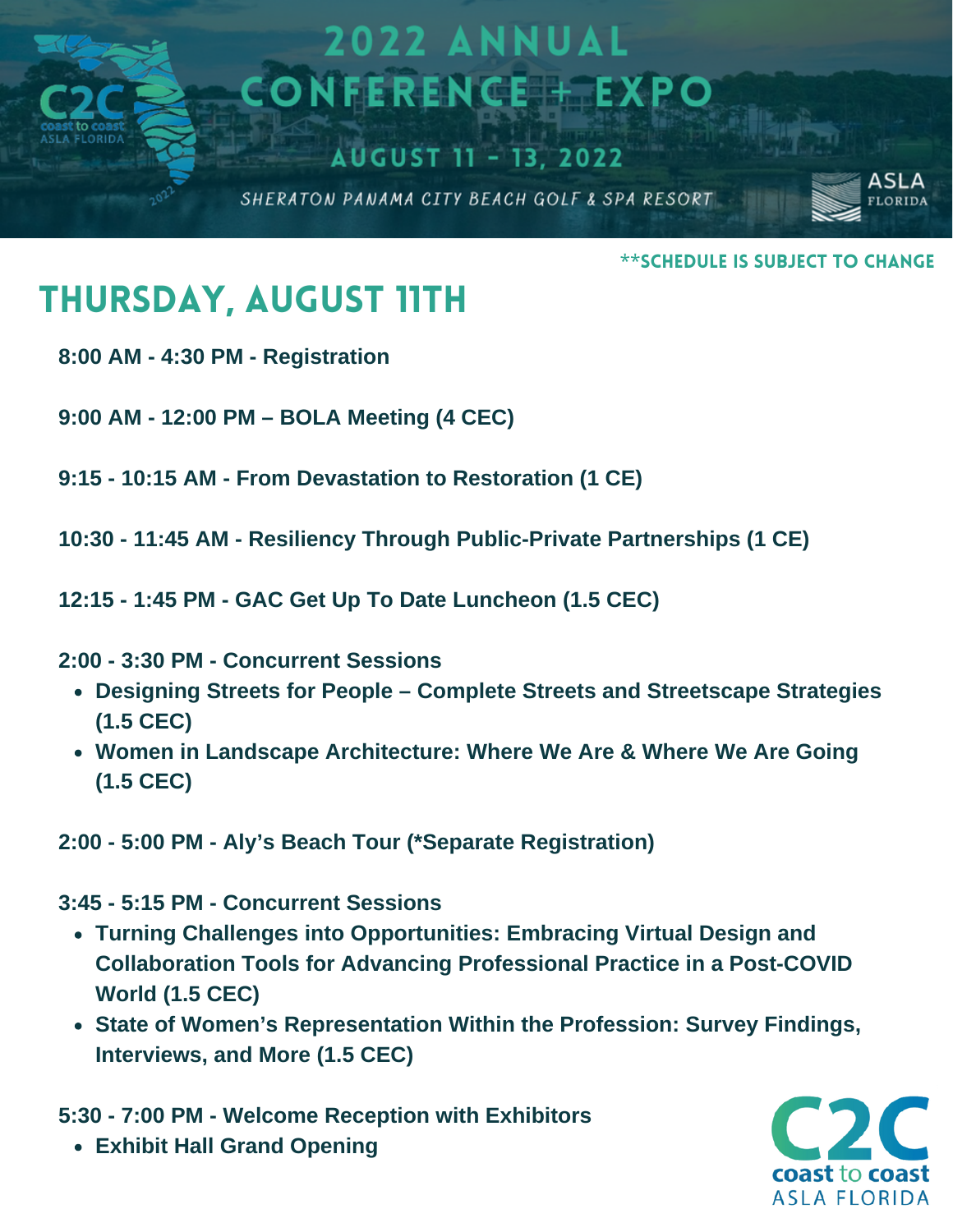

## Friday, August 12th

- **8:00 AM - 5:00 PM - Registration**
- **8:00 AM - 9:00 AM - Breakfast in the Exhibit Hall**
- **8:00 - 12:00 PM - Seaside Tour (\*Separate Registration)**
- **8:30 - 10:30 AM - ASLA Presidents Address (0.5 CEC)**
- **10:45 - 11:45 AM - Concurrent Sessions**
	- **Little Wins, Creating Ecologically Sensitive Designs Across Climates and Clients (1 CEC)**
	- **ASLA ACE Legacy Project: A Conversation on Career Discovery in Landscape Architecture (1 CEC)**
- **12:00 - 1:30 PM - Lunch in the Exhibit Hall**
- **1:00 - 4:00 PM - Panama City Tour (\*Separate Registration)**
- **1:30 - 2:30 PM - Concurrent Sessions**
	- **Learning Landscapes - A Pop-up for Resilience (1 CEC)**
	- **Small Gardens, Big Impact: Connective Power of Residential Native Landscapes (1 CEC)**
- **2:45 - 4:45 PM - ABC Irrigation (2 CEC)**
- **2:45 - 4:15 PM - Fellows Round Table (1.5 CEC)**
- **4:15 - 6:00 PM - Exhibit Hall Open**
- **7:00 - 9:30 PM - Design Awards Gala (\*Separate Registration)**